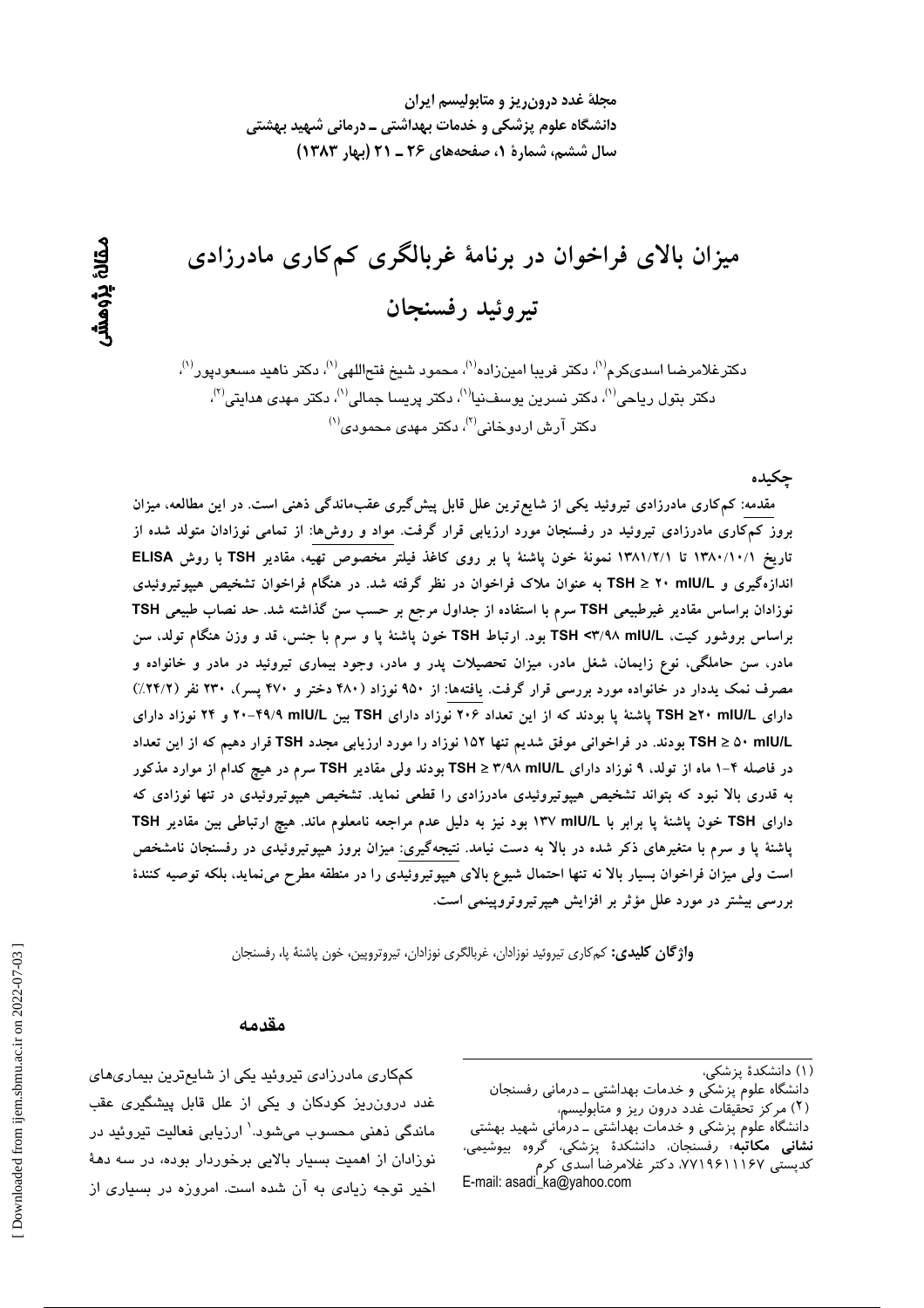کشورهای جهان آزمون غربالگری تیروئید در بدو تولد صورت میگیرد.<sup>۲-۲</sup> شیوع کمکاری مادرزادی تیروئید در دنیا به طور متوسط یک مورد در هر ۳۰۰۰ تا ۴۰۰۰ تولد است و در بعضی نژادها مانند نژاد هیسپانیکس<sup>:</sup> به یک در هر ۲۰۰۰ تولد می٫رسد.<sup>۳</sup> در کشورها*ی* صنعتی، آزمون غربالگری کمکاری مادرزادی تیروئید و درمان بهنگام نوزادان مبتلا در روزهای اول زندگی سبب رشد طبیعی جسمی و مغزی آنها شده است. تأخیر در درمان یا عدم درمان به اختلالات شدید در رشد و عقب ماندگی ذهنی غیر قابل برگشت منجر میشود. از دست دادن ضریب هوشی ناشی از این بیماری فقط زمانی قابل پیشگیری است که بیماری بسیار زود و به طور ایدهآل در اولین روزهای زندگی تشخیص داده شود.<sup>۵۶</sup> اغلب نوزادان با کمکاری تیروئید در هفتههای اول زندگی هیچگونه علایم بالینی اختصاصی ندارند. علایم در اغلب موارد کم و غیراختصاصی است، بنابراین تنها راه تشخیص و درمان مؤثر، انجام غربالگری با روشهای آزمایشگاهی است. ٔ غربالگری این اختلال معمولاً با روشهای اندازهگیری  $T_4$  و/ يا  $T_4$  قطرهٔ خون خشک شدهٔ بند ناف با پاشنهٔ پای نوزاد بر روی کاغذ فیلتر انجام میشود. اندازهگیری TSH اولیه در اکثر کشورهای اروپایی، ژاپن، استرالیا و مناطقی از آمریکای شمالی انجام میگیرد اما T<sub>4</sub> روش معمول در اکثر ایالات کشور آمریکا و هلند است.<sup>^-۶</sup>

در ایران براساس گزارش سازمان جهانی بهداشت در مطالعهای که در سال ۱۳۷۱ بر روی ۴۰۰۰ نوزاد تهرانی انجام شد. ۲۰٪ نوزادان دارای r mIU/L ۲۰ ⊡ بودند. ٌ در پژوهش دیگری، عزیزی و همکاران در سالهای ۶۸-۱۳۶۶ با اندازهگیری TSH خون بند ناف و غربالگری کمکاری مادرزادی تیروئید در بیمارستانهای مهدیه و آیتا...طالقانی تهران ۵٪ از ۱۷۲۴ نوزاد مورد مطالعه را دارای mIU/L ۲۰ mIU گزارش کردند. `` مطالعهٔ دیگری توسط کرمی;زاده و امیرحکیمی در استان فارس با استفاده از اندازهگیری T4 خون بند ناف به عنوان آزمون غربالگری انجام گرفت و میزان فراخوان اولیه ۷/۳٪ و کمکاری مادرزادی تیروئید، یک در هر ۱۴۳۳ نفر گزارش شد.'` در مطالعهای که اردوخانی و همکاران اخیراً بر ۱۶۱۲۴ نوزاد در تهران انجام دادند، میزان فراخوان ۱/۴٪ و میزان بروز کمکاری مادرزادی تیروئید یک در ۹۵۰ تولد حاصل شد که ۳-۴ برابر شیوع بیماری در جهان است.<sup>۵</sup> با

توجه به گزارشهایی که دربارهٔ شیوع گواتر در کشور داده شده و شیوع آن ۸۸-۱۶٪ اعلام شده است ۱٬ و با عنایت به پژوهش ما در منطقهٔ راویز رفسنجان در سال ۱۳۷۴ که نشان داد شیوع گواتر در پسران ۸٪ و در دختران ۸۷٪ است" و نیز شیوع بالای گواتر (۶۴٪) در بین دانش آموزان شهر رفسنجان در سال ۱۳۷۹،<sup>۱۴</sup> انجام غربالگری کمکاری مادرزادی تیروئید در این منطقه ضروری به نظر میرسید و از این رو مطالعهٔ حاضر طراحی شد.

# مواد و روشها

این مطالعهٔ توصیفی ـ مقطعی بر ۹۵۰ نوزاد متولد اول دی ماه ۱۳۸۰ تا پایان فروردین ماه ۱۳۸۱ در زایشگاههای شهر رفسنجان، انجام شد. نمونهگیری خون از پاشنهٔ پای نوزادان (که با الکل اتیلیک ۷۰٪ ضد عفونی شده بود) پس از ۲۴ ساعت یا قبل از ترخیص از زایشگاه (حداکثر ۷۲ ساعت يس از تولد) بر روى كاغذ فيلتر (Whatman BFC 180) توسط پرسنل نوزادان براساس راهکارهای مراکز معتبر غربالگری صورت گرفت. خون خشک شده در پاکتهای پلاستیکی نگهداری و به آزمایشگاه ارسال گردید.<sup>۱۵،۷</sup> اندازەگیری مقادیر TSH نمونەھا توسط کیتھای کمپانی GmbH آلمان ـ آمريكا در سازمان انتقال خون رفسنجان به روش ELISA توسط دستگاه الیزا ریدر مدل ۳۰۶۰۰۳۳ Tecan صورت گرفت. مقادیر TSH ≥ ۲۰ mIU/L پاشنهٔ پا به عنوان ملاک فراخوانی در نظر گرفته شد و با توجه به نشانی موجود در پرسشنامه جهت آزمایش فراخوان شدند. در هنگام فراخوان، اندازهگیری TSH سرم به وسیلهٔ کیت شرکت کاوشیار ایران (IRMA) توسط دستگاه مینی گاما کانتر مدل LKB ۱۲۷۵ انجام شد. تشخیص هیپوتیروئیدی نوزادان براساس مقادیر غیرطبیعی TSH با استفاده از جداول مرجع متناسب با سن نوزادان مطرح شد.<sup>۱۷٬۱۸</sup> طبق بروشور کیت مذکور مقادیر mIU/L ۳/۹۸ mIU/L طبیعی درنظر گرفته شد.

برای بررسی ارتباط بین TSH پاشنهٔ پا و سرم نوزادان با متغیرهای قد و وزن هنگام تولد، سن حاملگی، نوع زایمان، میزان تحصیلات پدر و مادر، سن مادر، جنس نوزاد، بیماری شناخته شده در مادر یا بستگان درجهٔ یک خانواده، مصرف داروی تیروئید توسط مادر و نیز مصرف نمک ید دار در خانواده، از آزمونهای t، ضریب همبستگی و آزمون کای دو

i - Hispanics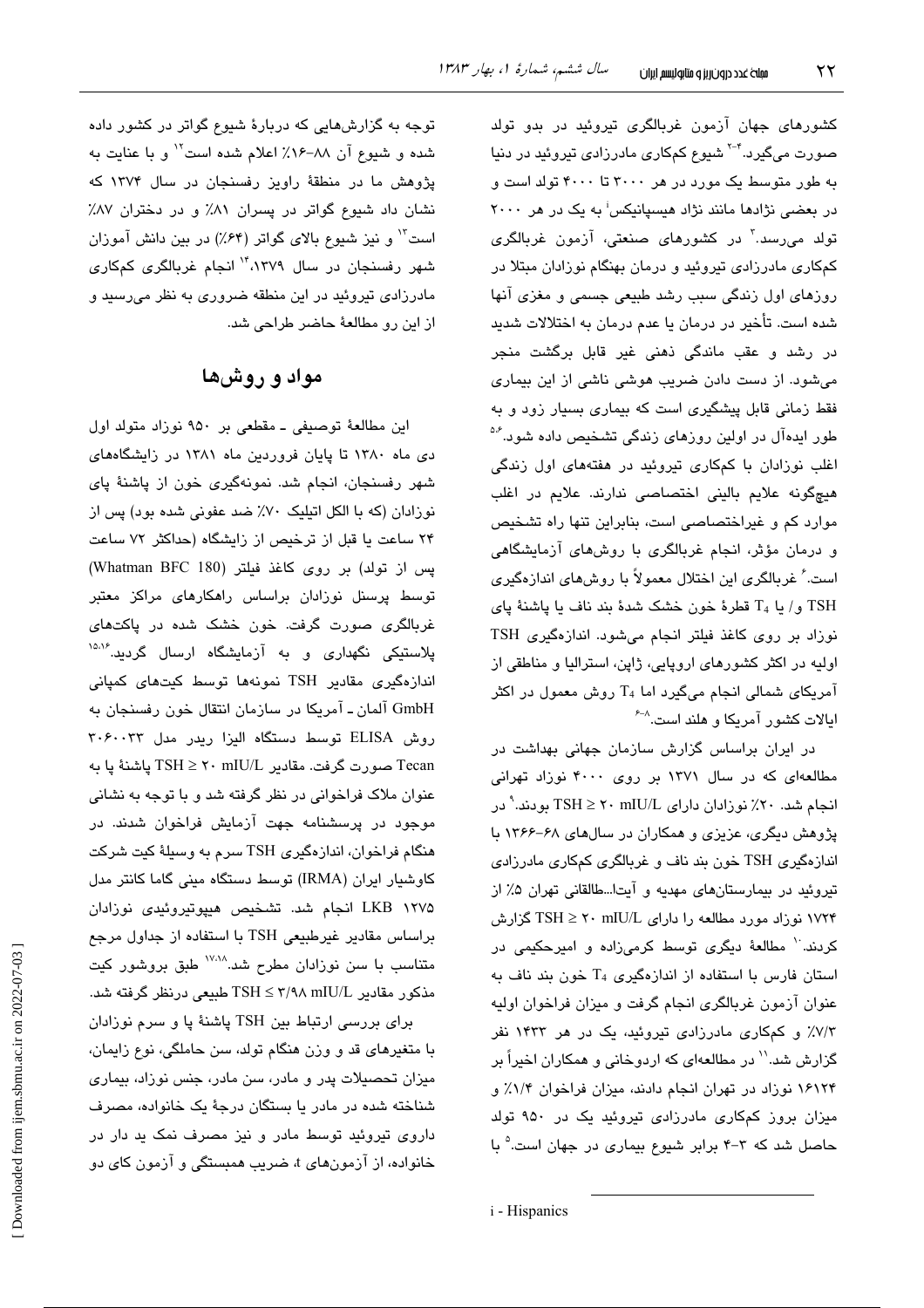استفاده و p <٠/٠۵ معنى دار در نظر گرفته شد. جهت تجزیه و تحلیل داده ها از نرم افزار SPSS استفاده گردید.

### بافتهها

از ۹۵۰ نوزاد غربالگری شده، ۴۸۰ نوزاد (۵۰/۵٪) دختر و ۴۷۰ نوزاد (۴۹/۵٪) پسر، و ۲۶ نوزاد (۲/۷٪) نارس و مابقی رسیده (ترم) بودند. معیارهای گرایش به مرکز در مورد وزن و قد نوزادان، سن مادران و مقادير TSH پاشنهٔ پا در جدول (۱) آمده است.

جدول ۱– معیارهای گرایش به مرکز مقادیر وزن، قد و TSH **پاشنهٔ پا در نوزادان و** سن مادران، رفسنجان  $\mathbf{X} \cdot - \mathbf{A} \cdot$ 

| معانه | حداكثر | حداقل | ميانگين (SEM)                                | متغىر ھاي كمي |
|-------|--------|-------|----------------------------------------------|---------------|
| ۳۱۰۰  | ۴۶۵۰   | ۱۴۰۰  | (۱۶) ۲۱۱۹/۵                                  | وزن (gr)      |
| ۴۸    | ۵۷     | ٣٣    | $\Delta$ . $\cdot$ ( $\cdot$ / $\setminus$ ) | قد (cm)       |
| ۲۹    | ۱۳۷    | ۰     | $\sqrt{\frac{\mu}{\lambda}(\cdot/\tau)}$     | $(mIU/L)$ TSH |
| ۲۳    | ۴۲     | ۱۶    | $YQ/\Lambda$ $( \cdot / Y)$                  | سن مادر (سال) |

۲۳۰ نوزاد (۲۴/۲٪) دارای TSH ≥ ۲۰ mIU/L بودند و به عنوان موارد فراخوان در نظر گرفته شدند. توزیع فراوانی مقادیر TSH پاشنهٔ یا به تفکیک جنس نوزادان در جدول (۲) آمده است. تنها یک نوزاد دختر دارای مقدار TSH پاشنهٔ پا ىيش از mIU/L ١٠٠ mIU/L (برابر با ١٣٧ ١٣٧) بود. از ميان نوزادان نیازمند به فراخوان، مادران ۹ نوزاد (۳/۹٪) بیماری شناخته شده تیروئید داشتند و تنها مادران ۳ نوزاد (۱/۳٪) داروی مؤثر بر عملکرد تیروئید مصرف میکردند. ۲۴ نوزاد

(۰/۴٪) دارای بیماری شناخته شدهٔ تیروئید در خانواده بودند.

از میان ۲۳۰ نوزاد نیازمند به فراخوان، موفق شدیم ۱۵۲ نوزاد (۶۶/۱٪) را در فاصلهٔ ۴-۱ ماه پس از تولد فراخوان نموده، TSH سرم آنها را اندازهگیری نماییم. از این تعداد ۸۶ نفر (۵۶/۶٪) دختر و ۶۶ نفر (۴۳/۴٪) پسر بودند. از ۱۵۲ نوزاد فراخوان شده، ۹ نوزاد (۱ در هر ۱۰۶ تولد)، ۴-۱ ماه یس از تولد، دارای TSH سرمی بالاتر از حد نصاب ثبت شده در بروشور کیت (٣/٩٨ mIU/L) بودند (جدول ٣). متأسفانه، نمونهٔ سرمی نوزادی که دارای TSH یاشنهٔ یا بیش از ۱۰۰ mIU/L بود، به دست نیامد. مقادیر TSH سرم در هیچکدام از نوزادان فراخوان شده به اندازهای نبود که تشخيص هيپوتيروئيدي نوزادان را قطعي نمايد.

در بررسی به عمل آمده، ارتباط آماری معنیدار بین قد، وزن و جنس نوزاد و نیز سن حاملگی، نوع زایمان، سن مادر، شغل مادر، میزان سواد پدر و مادر، بیماری شناخته شده در مادر یا خانواده، مصرف داروهای مؤثر بر تیروئید توسط مادر و مصرف نمک پددار در خانواده (تقریباً ۱۰۰٪ مادران نمک یددار مصرف میکردند) با میزان TSH پاشنهٔ یا در نوزادان به دست نيامد. مقايسة ميانگين TSH سرمي (TSH در هنگام فراخوان) نیز در نمونههای مورد مطالعه بر حسب جنس، نوع زایمان و وزن هنگام تولد از نظر آماری معنیدار نىو ب.

| مقادیر TSH          | پسر                             |              | دختر  |                         | جمع   |      |
|---------------------|---------------------------------|--------------|-------|-------------------------|-------|------|
| (mIU/L)             | تعداد                           | درصد         | تعداد | درصد                    | تعداد | درصد |
| $Y - f9/9$          | $\mathcal{N} \cdot \mathcal{N}$ | 49/0         | ۱۰۴   | $\Delta \cdot / \Delta$ | ۲۰۶   | ۰۰۱  |
| $\Delta - 99/9$     | ٩                               | $\Gamma$ 9/1 | ۱۴    | 5.19                    | ۲۳    | ۰۰۱  |
| $\geq \wedge \cdot$ | $\bullet$                       | ۰            |       | ۰۰ ۱                    |       | ۰۰۱  |
| جمع                 | ۱۱۱                             | $Y/\Upsilon$ | ۱۱۹   | $\Delta V/V$            | rr.   | ۰۰ ۱ |

جدول ۲– توزیع فراوانی مقادیر TSH پاشنهٔ پا در ۲۳۰ نوزاد فراخوان شده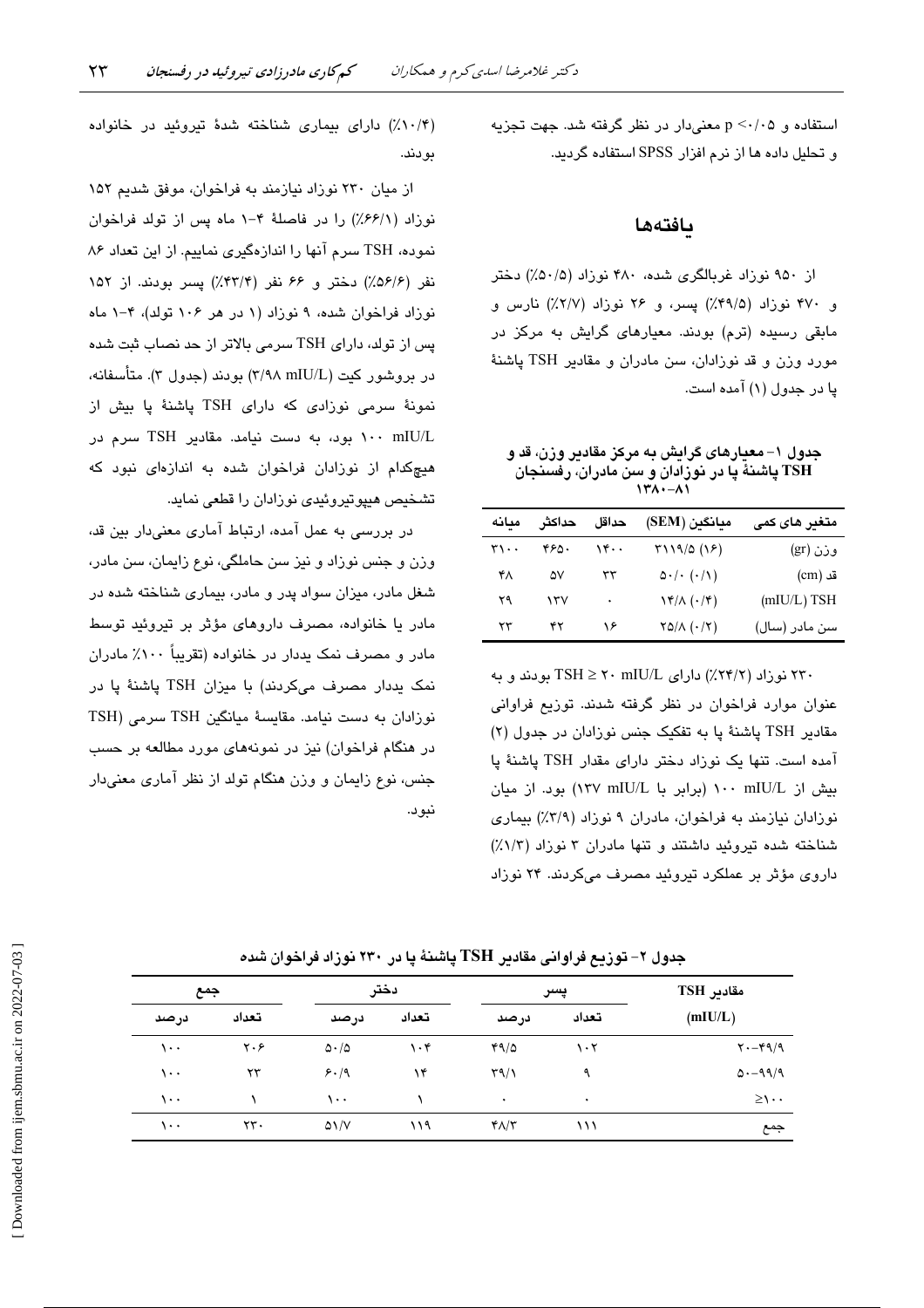| TSH (mIU/L)                 | جنس نوزاد | رديف |
|-----------------------------|-----------|------|
| $\mathfrak{r}/\mathfrak{r}$ | پسر       | ١    |
| 8/1                         | پسر       | ۲    |
| $\mathfrak{r}/\mathfrak{r}$ | پسر       | ٣    |
| Y/V                         | پسر       | ۴    |
| $\mathfrak{r}/\mathfrak{0}$ | دختر      | ۵    |
| $\mathbf{r}/\mathbf{v}$     | پسر       | ۶    |
| Y/V                         | دختر      | ٧    |
| $\mathfrak{r}/\mathfrak{r}$ | پسر       | ٨    |
| $\Delta$ /9                 | دختر      | ٩    |
|                             |           |      |

| جدول ۳– مقادیر TSH سرم نوزادان فراخوان شده بین ۴–۱ |  |
|----------------------------------------------------|--|
| ماه پس از تولد                                     |  |

## بحث

در این پژوهش که به منظور ارزیابی میزان بروز کمکاری مادرزادی تیروئید در نوزادان متولد شده در شهرستان رفسنجان به مدت چهار ماه انجام شد، نمونهای با تشخیص قطعی کمکاری مادرزادی تیروئید به دست نیامد ولی شیوع بسیار بالای هیپرتیروتروپینمی در نمونههای اوليه هشدار دهندهٔ فاكتور(های) مؤثر بر ایجاد وضعیت مذکور در منطقه است.

هیپوتیروئیدی اولیهٔ نوزادان با شیوع نسبتاً ثابت ۱ در هر ۳-۳ هزار تولد یکی از شایعترین علل قابل پیشگیری از عقب ماندگی ذهنی، به ویژه در ممالک پیشرفته است. غربالگری نوزادان به منظور شناسایی مبتلایان، تنها راه مؤثر در تشخیص و درمان زودهنگام بیماری است. ٔ مطالعات اولیه در ایران در زمان کمبود ید در کشور، حاکی از میزان بالای فراخوان و شیوع بالای هیپوتیروئیدی نوزادان بود.<sup>۱۰،۱۱</sup> پس از رفع کمبود ید در کشور، ۱٬ غربالگری بیماری مجدداً با شیوع بالای بیماری ولی کاهش قابل توجه در میزان فراخوان همراه بود.<sup>۵</sup> با دلایل فوق و به دلیل شیوع گواتر در منطقهٔ رفسنجان<sup>۱۳٬۱۴</sup> مطالعهٔ حاضر طراحی شد و به مرحلهٔ اجرا در آمد.

در مطالعهٔ حاضر میزان موارد با هیپرتیروتروپینمی در نمونههای خون خشک شده ۲۴/۲٪ بود که حاکی از شیوع بسیار بالای میزان فراخوان در رفسنجان است. مقادیر به دست آمده از برخی کشورهای اروپایی (میزان فراخوان کمتر از ۰/۵ تا ٣/٣٪)، حتى در مناطق داراى كمبود خفيف تا

متوسط ید، بسیار کمتر از میزان فراخوان به دست آمده در مطالعهٔ حاضر است.<sup>۶٬۲۲٬۲</sup>۱ز علل احتمالی در بالا بودن میزان فراخوان در مطالعهٔ حاضر، میتوان به خونگیری از پاشنهٔ پا در ۴۸-۲۴ ساعت اول زندگی اشاره نمود. افزایش فیزیولوژیک تیروتروپین به دنبال قرارگیری نوزاد در فضای بیرون رحم به افزایش ناگهانی در مقادیر تیروتروپین میانجامد که در ۳۰ دقیقه به اوج خود می رسد. ۲٬ به دنبال افزایش مذکور مقادیر تیروتروپین ممکن است تا ۷۲–۴۸ ساعت به مقادیر پایه باز نگردد؛ به همین دلیل اغلب کشورهای جهان نمونهگیری را بین ۳-۵ روز پس از تولد انجام می،دهند.<sup>۶٬۱۷</sup> توجه به این نکته بسیار مهم است که نمونهگیری در ۲۴ ساعت اول زندگی، حتی با احتمال افزایش موارد فراخوان، بهتر از عدم نمونهگیری و ترخیص نوزاد به امید مراجعهٔ مجدد در ۵–۳ روزگی است، چرا که مورد اخیر موجب عدم غربالگری در تعداد زیادی از نوزادان مذکور میشود. نکتهٔ دیگر در مطالعهٔ حاضر، مراجعهٔ با تأخیر در تعدادی از والدین (و نوزادان) بین ۴-۱ ماهگی پس از تولد است که با توجه به زمان ایدهآل و قابل قبول به ترتیب ۱۴ و ۴۵ روز برای تشخیص و شروع درمان جایگزینی در نوزادان هیپوتیروئید، گ<sup>۱۷۴</sup> به نظر می<sub>ا</sub>رسد که این مهم نیاز به آموزش عمومی جهت همکاری مناسب و به موقع دارد. در صورت ملی شدن برنامهٔ غربالگری هیپوتیروئیدی نوزادان و استفاده از نمونهگیری از پاشنهٔ یا، حمایت دولت باید در جهت لازم الاجرا بودن نمونهگیری از تمامی نوزادان (در صورت امکان بین روزهای ۳-۵ زندگی) و مراجعهٔ به موقع در هنگام فراخوان در هفتهٔ دوم زندگی باشد.

مقادیر تیروتروپین سرم در هیچکدام از ۹ موردی که در زمان فراخوان (بین ۴-۱ ماهگی) مراجعه نمودند به اندازهای نبود که بتوان به طور قطعی آنها را به عنوان نمونهٔ مبتلا به هیپوتیروئی*دی* مادرزادی قلمداد نمود.<sup>۱۸</sup> همچنین، عدم اندازهگیری تیروکسین سرم<sup>۱۷</sup> بر عدم قطعیت تشخیص هیپوتیروئیدی در ۹ شیرخوار مذکور افزوده بود. در این بررسی تنها یک نوزاد با تیروتروپین پاشنهٔ پا بیش از ۱۰۰ mIU/L شناسایی شد که احتمال وجود هیپوتیروئیدی مادرزادی در وی بسیار بالا بود، ٔ ولی به دلیل عدم دستیابی به نوزاد مذکور مقادیر سرمی نوزاد به دست نیامد و تشخیص قطعی بیماری امکانپذیر نشد. اگر تشخیص هیپوتیروئیدی در این نوزاد قطعی میشد، میزان بروز به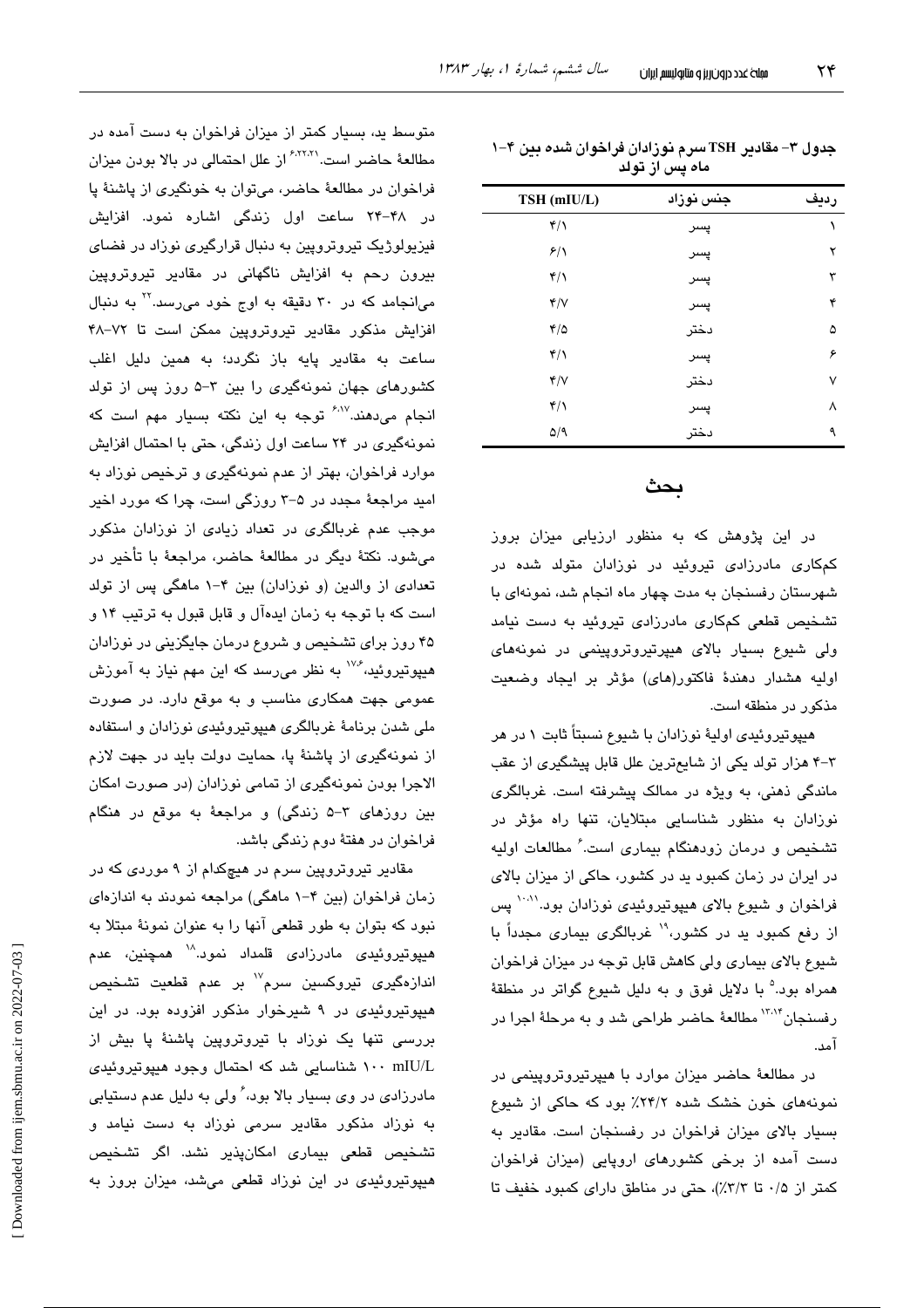سیاسگزاری میشود.

دست آمده در رفسنجان مشابه با میزان بروز مطالعهٔ تهران بود.°

میزان فراخوان بسیار بالای مطالعهٔ حاضر، احتمال قرارگیری در معرض ید زیاد یا کمبود ید و مصرف سایر گواتروژنها در مادر و انتقال آنتیبادیهای بلوک کنندهٔ گیرندهٔ تیروترویین از مادر به جنین را مطرح مینماید.<sup>۲۳٬۷</sup> این میزان فراخوان پیشنهاد کنندهٔ احتمال شیوع بالای هیپوتیروئیدی نوزادی در منطقه است و انجام غربالگری بیماری را در سطح استان به عنوان یک اولویت بهداشتی مطرح می نماید. بررسی علل احتمالی در بالا بودن میزان فراخوان در رفسنجان توصيه می شود.

#### **References**

- 1. Bernal J, Nunez J. Thyroid hormones and brain development. Eur J Endocrinol 1995;133:390-8.
- 2. Tylek-Lemanska D, Ratajczak R, Szczepaniak B, Dziatkowiak H, Rybakowa M. Mass screening program for congenital hypothyroidism in south-eastern Poland. J Pediatr Endocrinol Metab 1999;12:653-7.
- $\mathcal{E}$ Dreimane D, Varma SK. Common childhood thyroid disorders. Indian J Pediatr 1997;64:3-10.
- Mahachoklertwattana P, Phuapradit W, Siripoonya P,  $\mathbf{\Delta}$ Charoenpol O, Thuvasethakul P, Rajatanavin R. Fiveyear thyrotropin screening for congenital hypothyroidism in Ramathibodi Hospital. J Med Assoc Thai 1999;82 Suppl 1:27-32.

ه. اردوخانی آرش، هدایتی مهدی، میرمیران پروین، حاجي،يور رامبد، عزيزي فريدون: شبوع بالاي هیپوتیروئیدی نوزادان در تهران: نیاز برای ملی نمودن طرح غربالگری کمکاری مادرزادی تیروئید. مجلهٔ غدد درون ریز و متابولیسم ایران، ۱۳۷۹؛ سال دوم، شمارهٔ ۴،

صفحات ٢۶٣ تا ٢٧٧.

- 6. Delange F. Neonatal screening for congenital hypothyroidism: results and perspectives. Horm Res 1997;48:51-61.
- Toublanc JE. Comparison of epidemiological data on  $7<sup>1</sup>$ congenital hypothyroidism in Europe with those of other parts in the world. Horm Res 1992;38:230-5.
- Neonatal hypothyroidism: Delange  $-F$ . recent Baillieres developments. Clin Endocrinol Metab 1988:2:637-52.
- 9. IDD Prevalence and control program data, Iran. http: //WWW.People.Virginia. Edu /Jtd /iccidd mi/idd 077.htm (10/11/2002)

```
۱۰. عزیزی فریدون، اولادی بلقیس، نفرآبادی ماهطلعت،
حاجےپور رامند. غربالگری برای شناسانی کمکاری
مادرزادی تیروئید در تهران: اثر کمبود ید در افزایش
گذرای TSH در نوزادان. مجلهٔ دانشکدهٔ پزشکی دانشگاه
```
علوم پزشکی شهید بهشتی، ۱۳۷۳؛ سال ۱۸، شمارهٔ ۱، صفحات ٣٣ تا ٣٨.

- 11. Karamizadeh Z, Amirhakimi GH. Incidence of congenital hypothyroidism in Fars province, Iran. Iran J Med Sci 1992;17:78-80.
- ١٢. عزیزی فریدون، شیخالاسلام ربابه، هدایتی مهدی، میرمیران پروین، ملکافضلی حسین، کیمیاگر مسعود، و همکاران. پایش شیوع گواتر و میزان ید ادرار در دانش آموزان ۸ تا ۱۰ سالهٔ کشور در سال ۱۳۷۵؛ طب و تزکیه، ١٣٨٠؛ شمارة ۴٠، صفحات ۴۴ تا ۵٠.
- ١٣. اسدى كرم غلامرضا، سجادى سيدمحمد على، رضائيان محسن، وفا محمدرضا، اسماعيلي عباس، مرادي محمد. گواتر هیپراندمیک در راویز رفسنجان، احتمال وجود گواتروژن،ای ناشناخته. مجلهٔ علمی دانشگاه علوم پزشکی رفسنجان، ۱۳۸۱؛ سال اول، شمارهٔ ۲، صفحات ۷۹ تا ۸۴.
- ١٤. زنگیآبادی امیرحسین، نعیمی لیلی. پایاننامهٔ درجهٔ دکترای حرفهای. تعیین شیوع گواتر و ارتباط آن با میزان ید ادراری و هورمونهای تیروئیدی در دانش آموزان ۱۸ ـ۶ سالهٔ شهر رفسنجان در سال ۱۳۷۹. دانشکدهٔ

- 15. Wisconsin newborn screening. Wisconsin state WWW.SLn.Wisc. laboratory of hygiene http: edu/newborn/index.html (9/1/1998).
- 16. Blood collection on filter paper for neonatal screening programs; Approved standard - 3rd edition, NCCLS. document L A<sub>4</sub>-A<sub>3</sub>, 1997: 1-23.

این پژوهش طرح تحقیقاتی مصوب شورای پژوهشی

دانشگاه علوم پزشکی رفسنجان و تحت حمایت مالی این

دانشگاه بوده است. بر خود لازم میدانیم که از همکاری

صمیمانه جناب آقای دکتر مجید محمدی معاونت آموزشی و

پژوهشی وقت دانشگاه و دیگر مسؤولان بهداشتی شهر که

در انجام این پژوهش ما را یاری کردند صمیمانه تشکر

نماییم. همچنین از آقایان محمود حدادیان و مهدی محمد

حسینی که بدون کمک آنان انجام این تحقیق ممکن نبود،